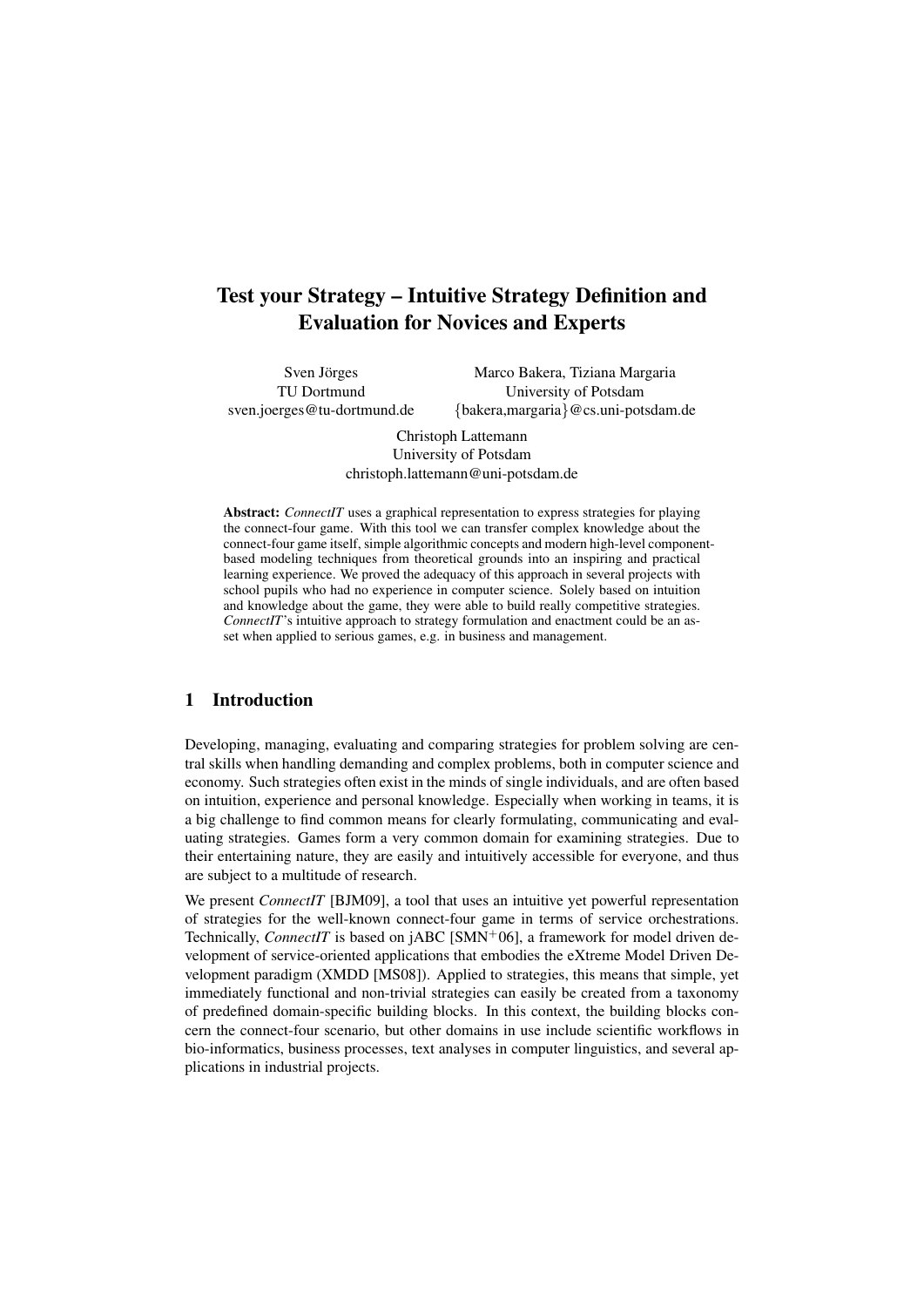Once a strategy is created, having a measure at hand that allows for both concise and easy evaluation and comparison of several strategies offers two benefits. First, a fast validation technique of the overall outcome reveals errors at an early development stage. Second, the learning curve to become comfortable with the strategy under development is greatly improved - since the strategies' behavior and impact usually depend on highly contextsensitive fine-tuning of parameters. Accordingly, *ConnectIT* provides an integrated evaluation functionality of the strategies and of their parametrizations in terms of tournaments. The effects can be studied in depth by playing several different kinds of tournaments (everyone against everyone, league mode or knock-out tournament) with (virtual) users that adopt the one or the other strategy. Each tournament returns a graphical presentation of the results, and details about each match in the tournament. Combining several evolution steps in strategy development into a tournament enables students to directly witness and quickly pinpoint the effects of the decisions taken, and to improve their strategy. This capability directly reveals whether a supposed enhancement of the strategy also yields a significant improvement of the strategy's competitiveness.

We used and refined *ConnectIT* for several years in the do-camp-ing project [Tec08] and in one-day workshops ("Schnuppertage")<sup>1</sup>, with heterogeneous groups of pupils who had no previous computer science training. Solely leveraging their intuition and knowledge about the connect-four game, the pupils were able to build really competitive strategies.

Connect-four In this game, first studied by Allis [V. 88] with a knowledge-based approach, two players throw in turn a token in a board of seven columns and six rows. The token falls down to the lowest unoccupied position in the column. Each player plays with its own token color. The player that gets a group of four connected tokens (either horizontally, vertically or diagonally) wins the game. When the board is full and no player has won yet, the game is drawn.

#### 2 The jABC Framework

To model strategies in an intuitive graphical way, we used the *jABC* , an environment that enables service-oriented development along the lines of the Extreme Model-Driven Development (XMDD) paradigm [MS08]. XMDD is designed to continuously involve the customer/application expert throughout the whole system's life cycle. It is extreme in that, like extreme programming, it has short cycles based on user feedback, but instead of working at the code level, it applies this customer-near process at a graphical modelling level.

In jABC, users develop service-oriented systems in a behavioral, process-driven way, by composing reusable building blocks into flow graph-like structures called *Service Logic Graphs*(SLG). The building blocks are called *Service Independent Building Blocks*(SIBs).

In *ConnectIT*, we use jABC to build strategies for the connect-four game. The cus-

<sup>1</sup>http://connectit.cs.tu-dortmund.de/blog/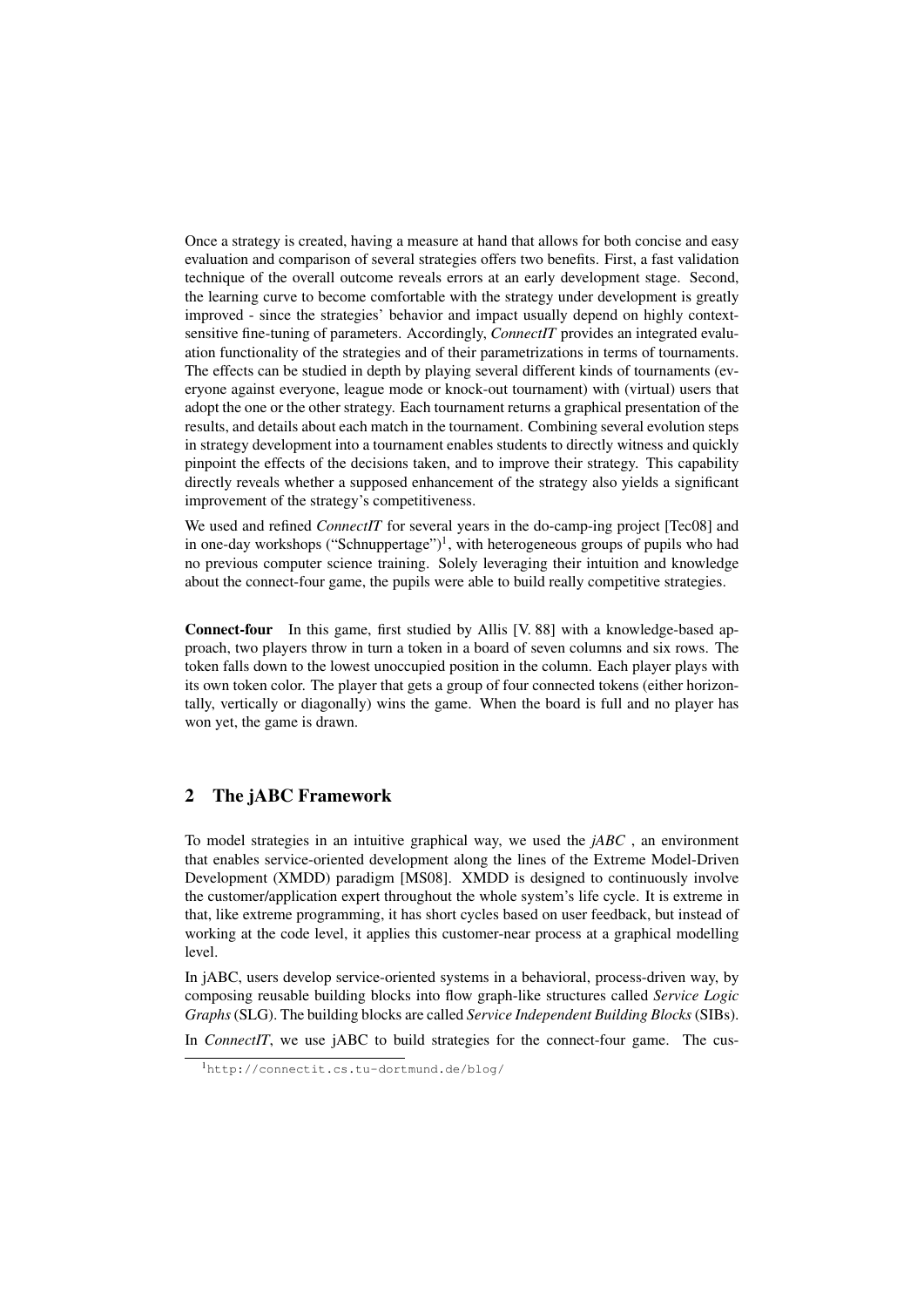

Figure 1: Screenshot of the jABC GUI, and the strategy "Average Joe" on the right

tomer/application expert mentioned above is typically someone who at least has an idea about how to play the game, and who transfers this knowledge to a graphical representation (an SLG).

Fig. 1 shows a screenshot of jABC's user interface, which consists of three main elements (indicated by the numbers):

- 1. The *project and SIB explorers* enable users to browse available jABC projects and the domin-specific library of building blocks available for modelling. Here, the SIB Change Score is selected and instantiated by dragging it to the canvas.
- 2. The *graph canvas* is used for graphically composing SLGs/strategies.
- 3. The *inspectors* provide detailed information about selected SIBs and may be used by jABC plugins to add further functionality.

SIBs, the building blocks used in jABC, represent atomic, executable service/behavioral units. A SIB's *formal parameters* allow customizing its behavior depending on the current context of use. A SIB's outgoing *branches* direct the further flow of execution depending on the results of the current building block's execution, i.e. they denote its possible "exits".

The SIB +100, highlighted in the canvas (2) of Fig. 1, is an instance of the building block Change Score, which is found in the SIB taxonomy (1). Change Score handles a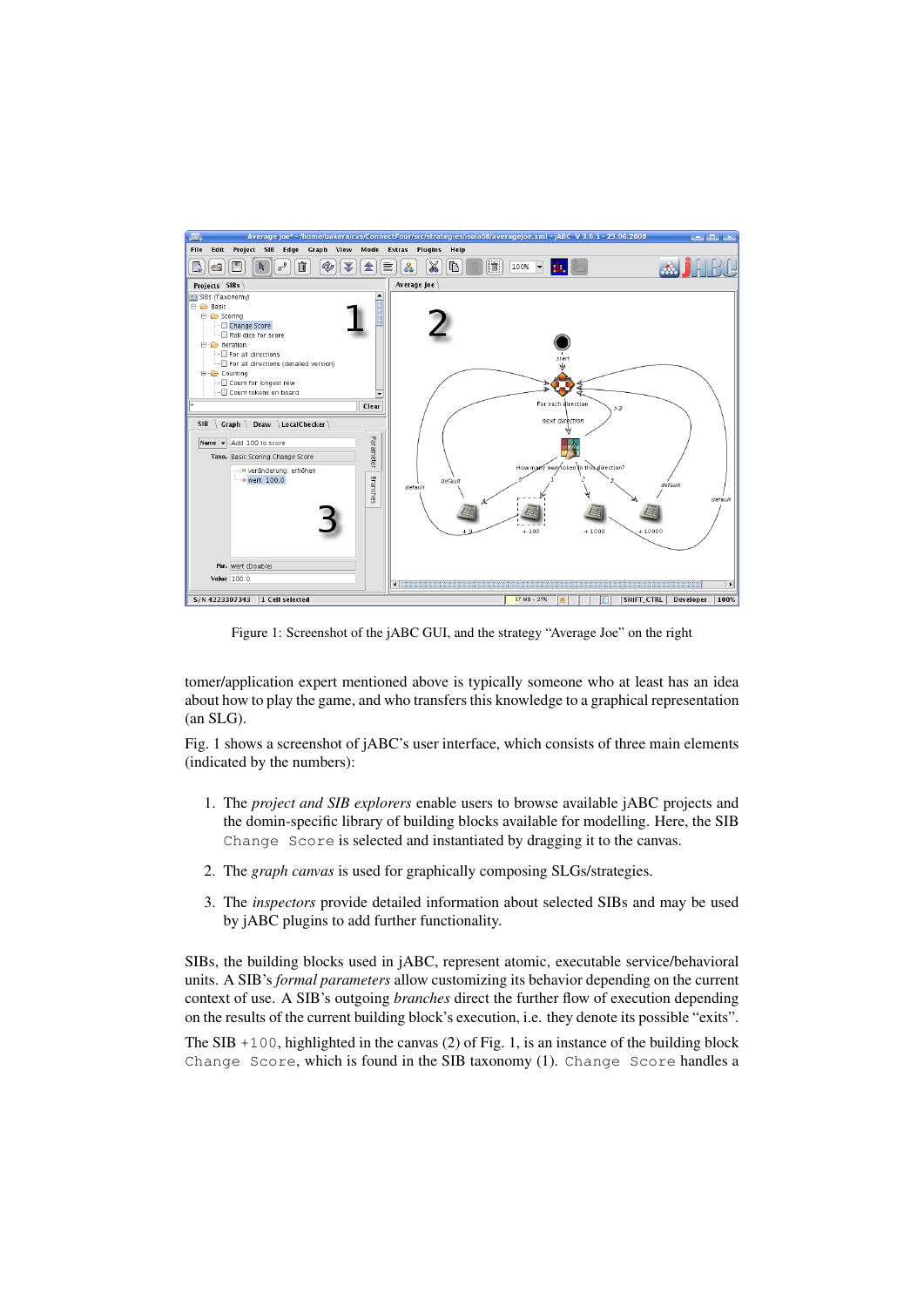score attached to each column of the connect-four game board (cf. Sect. 3). As shown in the SIB inspector (Fig. 1 (3)) Change Score takes two parameters:

- *modification* ("veränderung"), determining how the score should be modified. Possible values are: increase, decrease, set, and multiply, and
- *value* ("wert"), the numeric value used to modify the score.

The SIB's *default* branch is taken if the score was modified successfully, and the *error* branch if the modification did not succeed, e.g. if no score could be found at the current column.

Technically, *ConnectIT* is realized as a jABC plugin. Plugins augment jABC's functionality and provide features like animation, rapid prototyping, formal verification, debugging, monitoring, and evolution.

We now describe the tool itself, and how non-experts can use jABC as a modelling environment for building connect-four strategies.

## 3 The ConnectIT Tool

Once strategies are modelled in the jABC, the *ConnectIT* tool<sup>2</sup> supports playing, measuring and comparing those strategies. As usual in domain specific languages, the tool comes with a set of SIBs (the primitives of this language), that are useful to model the strategies (expressed as SLGs). For instance, we provide building blocks for checking whether the board is empty, whether the current player is the start player, or who will win at the next turn. Furthermore, *ConnectIT* provides a graphical interface for playing the game against another human or a strategy, and for arranging tournaments among multiple strategies.

When playing, a strategy is applied to each of the board's columns. By analyzing and evaluating the current situation on the board, a strategy rates the current column with a score. Compound strategies add to a global score the scores of their sub-strategies. The token is then thrown in the column with the highest score. If several columns have the top score then *ConnectIT* chooses non-deterministically.

For instance, the simple strategy *Average Joe*, depicted in Fig. 2 (left), is basically purely offensive strategy that counts the number of tokens of the same color. The more of such tokens the strategy finds in one direction, the more points will be added to the final score of the column.

Fig. 2 (right) is a snapshot of a game of a human player (yellow/light gray tokens) against *Average Joe* (red/dark gray tokens). In the last move, *Average Joe* moved into the fifth column (black border around this token). The score for each column is indicated on the top: The 1100 points of column 5 result from the south-west row with two tokens (1000 points) plus the single token (100 points) on the left.

<sup>2</sup>http://connectit.cs.tu-dortmund.de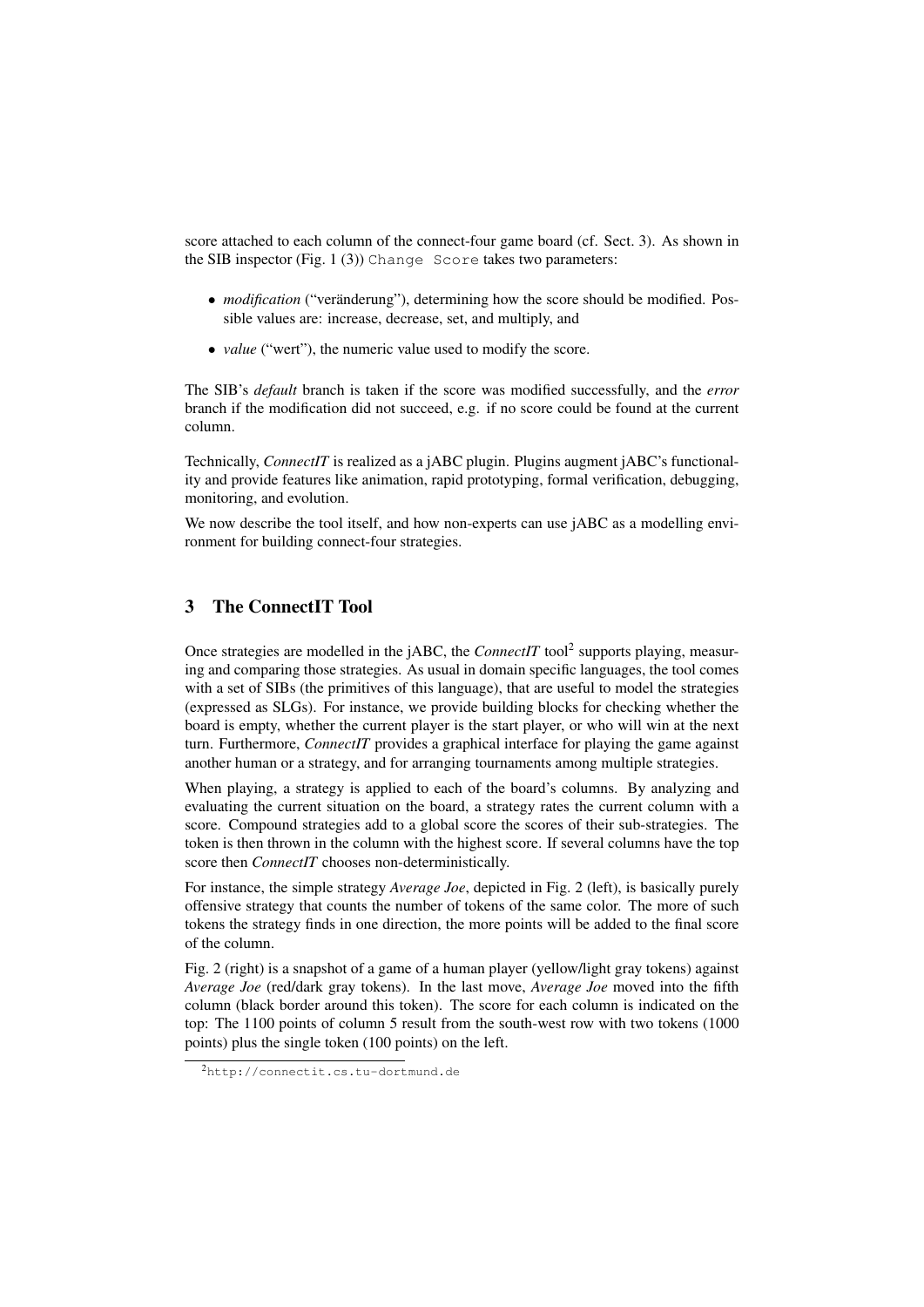

Figure 2: Left: Strategy *Average Joe* checks for connected tokens of his own color and prefers the column with most such connected areas of interest. Right: Sample play of a human player against *Average Joe*. At the column top: strategy's score for that column.

For more example strategies please refer to [BJM09].

#### 4 Case Study: An Expert Strategy from Novices

Even novices can easily outperform *Average Joe*. "do-camp-ing" [Tec08] is an initiative of the TU Dortmund that offer pupils aged 15 to 18 to participate in one-week projects at the university, in teams of 8 to 12 participants with hardly any previous contact with the corresponding science. Representing computer science, since 2006 we successfully offered *ConnectIT* as a "do-camp-ing" project.

We usually start the project with"manual" connect-four games: the pupils just play the game by hand and write down patterns and rules of thumb they observe. After a short introduction in the use of the *ConnectIT* tool, they form teams and build their own strategy using the SIB library (see Sect. 3). At regular intervals, we stage tournaments (see Sect. 5) to compare and evaluate the strategies. If they need hints or new ideas, we show them other strategies like *Average Joe*, built by own peers in the previous years.

Note that the pupils build their strategies solely on the basis of their intuition. We do not provide them with any details about game-trees,  $\alpha$ - $\beta$ -pruning or related common algorithmic techniques for solving similar games. They are told to formalize their internalized experience with the game.

Fig. 3 shows a result from "do-camp-ing 2008". The *Chaos AI* strategy (name chosen by the two pupils who developed it) is very competitive. Again it contains the *Average Joe* component, but they also added a defensive part which considers the opponent's tokens. Furthermore, *sudden death* initially checks whether a throw in the current column leads to an immediate win. If so, it scores the column appropriately.

Whenever there are no tokens on the board, the strategy *prefers the middle column*, a direct implementation of a rule of thumb (like the favored center position in the tic-tac-toe game)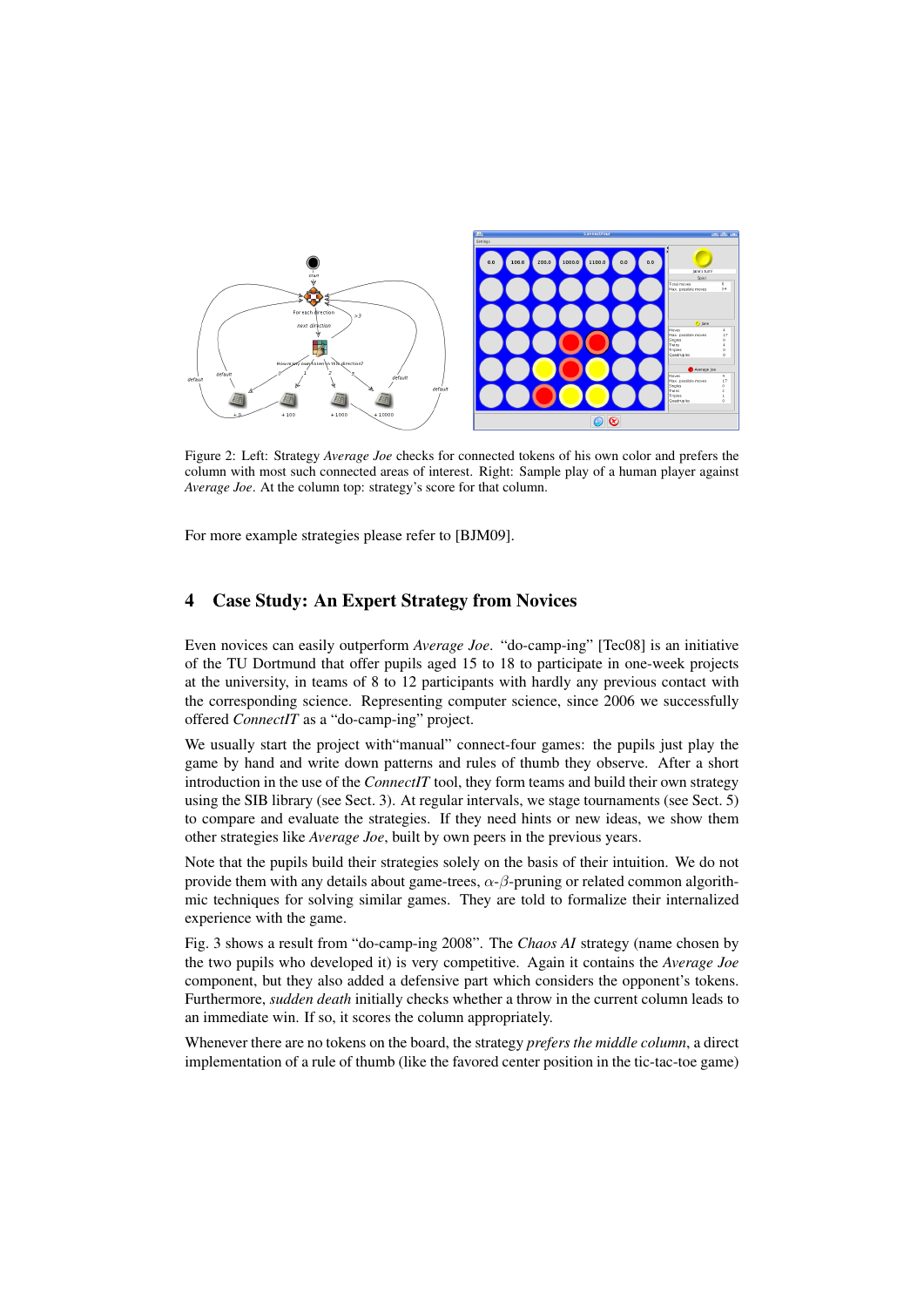

Figure 3: Strategy *Chaos AI* extends *Empathic Joe* by adding several tactics to decision-making.

that emerges as a best practice when playing.

After counting the own and opponent's tokens on the board, the *prognostic* part of the strategy explores the near future via a mock throw-in at the current column. The mock throw-in building block exchanges the roles of player and opponent, thus all subsequent building blocks must be treated from the opponent's point of view (until another mock throw-in appears, as in our case). After the first mock throw-in, the strategy checks whether the opponent would win. In this case, one would help the opponent, so the score for the current column is 0. The other case is first punished with a moderate malus (-200 points), as one would build a too obvious triple that is likely to be blocked by the opponent. Second, another mock throw-in follows in this case (and the roles are switched again). If one would still win in this situation, the column gets a high score, as this indicates a catch-22.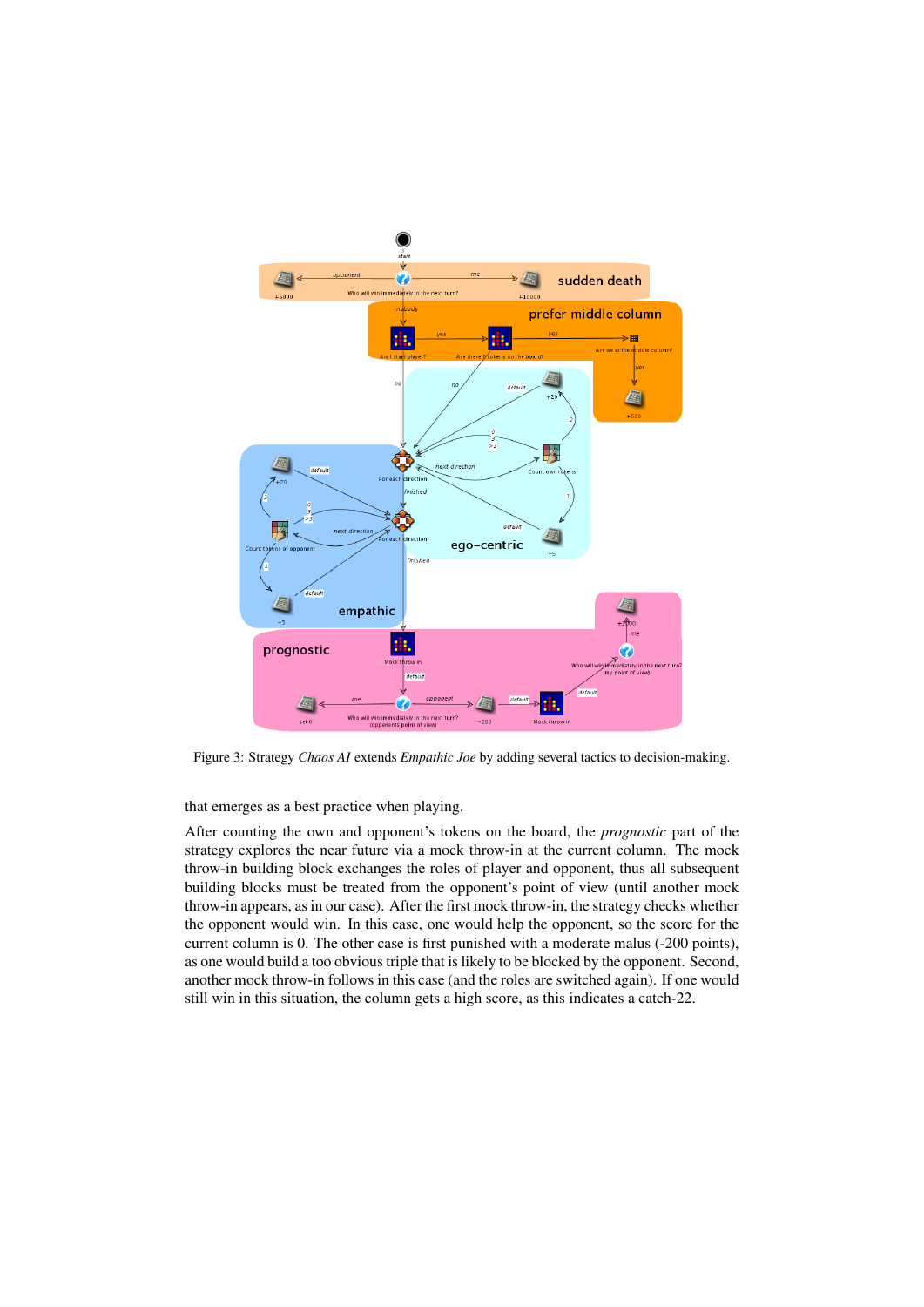

Figure 4: *Top left:* Configuring a tournament with four strategies that play each against all, every match to be repeated 100 times. *Bottom right:* The results of the tournament.

## 5 Evaluation and Comparison of Strategies

Having a measure at hand that allows for both concise and easy evaluation and comparison of several strategies offers two benefits. First, a fast validation technique of the overall outcome reveals errors at an early development stage. Second, the learning curve to become comfortable with the strategy under development is greatly improved - since the strategies' behavior and impact usually depend on highly context-sensitive fine-tuning of parameters. For instance, once opting for a market-driven pricing strategy, and once observing the prices of similar goods on the market, we then also need to decide to which extent they affect our own pricing decision. This certainly includes other endogenous aspects like costs and profits. In connect-four, considering the adversary's possible moves additionally to the own ones also requires deciding which (relative) weight this information carries in the decision of the next move. Accordingly, ConnectIT provides an integrated evaluation functionality of the strategies and of their parameterizations, in terms of tournaments. The effects can be studied in depth by playing several different kinds of tournaments (everyone against everyone, league mode or knock-out tournament) with (virtual) users that adopt the one or the other strategy. The dialog in Fig. 4 (top left) shows how tournaments can be set up.

*Everyone against everyone* denotes an each against all game, and one can configure how many times each pairing should be repeated. In *league mode*, everyone plays against everyone twice, and the winners are determined via scores: a win is 3 points, a draw is 1 point and a defeat is zero points. The *knock-out tournament* uses random pairings. The winner of each pairing enters the next round, and this is repeated until the final winner is determined.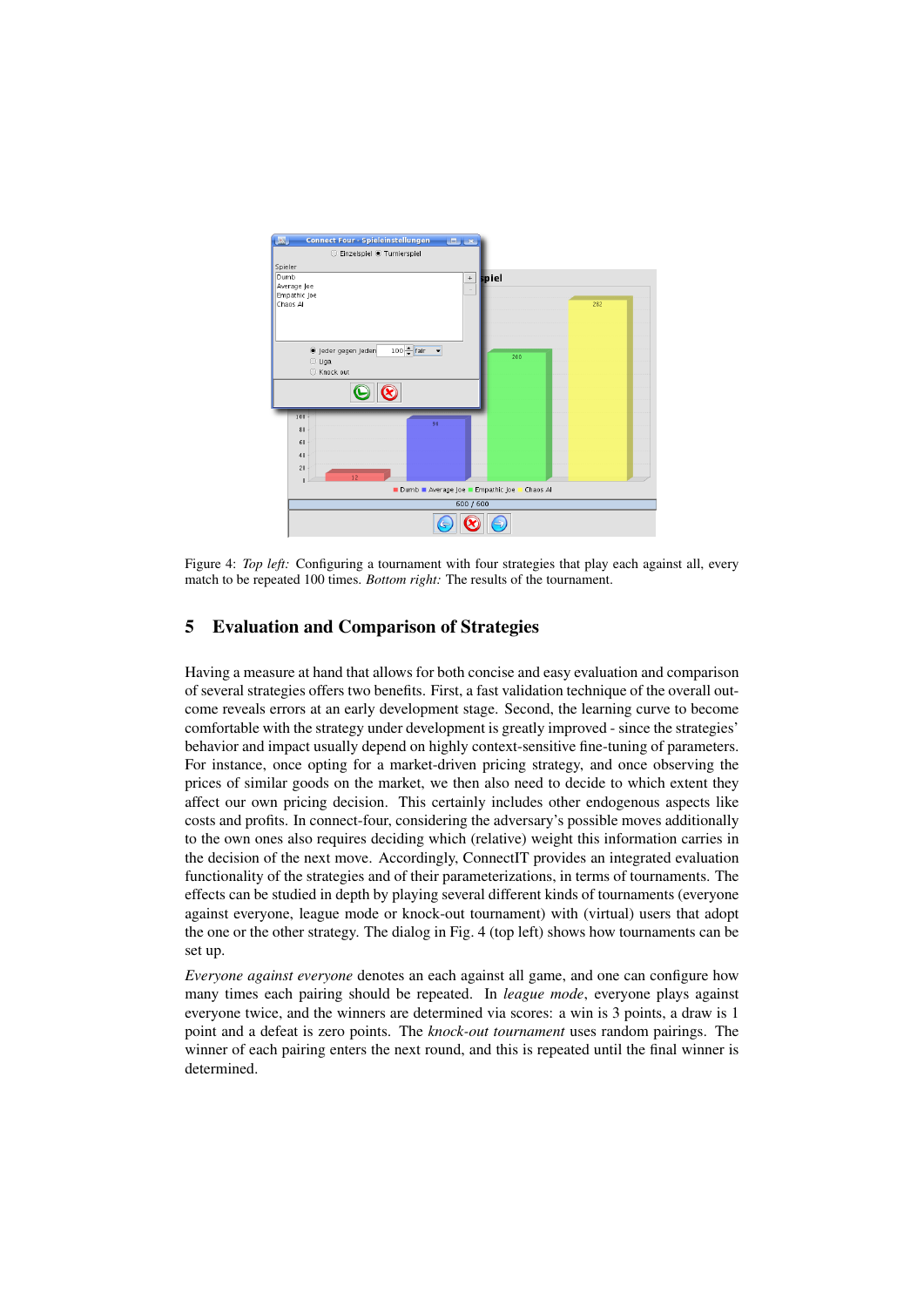The results are shown graphically (Fig. 4, bottom right) with details about each match in the tournament. Combining several evolution steps in strategy development into a tournament enables students to directly witness and quickly pinpoint the effects of the decisions taken, and to improve their strategy. This capability directly reveals whether a supposed enhancement of the strategy also yields a significant improvement of the strategy's competitiveness.

The following section describes the potential of *ConnectIT* when applied to the more general setting of "serious games".

### 6 Serious Games: The Potential for Business

The development of strategies and strategic behavior is most relevant to entrepreneurs or management teams that have a clear vision and mission for their business and are in the process of developing primary strategies. The development of a suite of strategies is an iterative process and involves circular thinking on the basis that optimal strategies will evolve gradually and be very interdependent. Accordingly, the best way to test strategies is to define, model and test them. By applying *ConnectIT* to simulate strategies, entrepreneurs and managers can easily evaluate their strengths and weaknesses in strategic planning and behavior. Additionally under virtual conditions, the learning process for the managers and entrepreneurs is risk-free and costless. Furthermore, the results of a chosen strategy can be analyzed systematically and improved over time.

A venture is most prone to failure during its first three or so years of operation - the socalled "valley of death" [ME03]. A key to getting through these early years is to avoid the obvious mistakes. Generally speaking, businesses fail for significant and substantial reasons which are often very evident to outsiders. Insiders often fail to see them because of their closeness, determination and so on.

These issues are reflected by the project *Science in 3D* [LS08]. This project from Potsdam University employed a virtual world environment, in particular Second Life, as an innovative tool for knowledge transfer for train entrepreneurs in the sector of biosciences. Virtual Worlds enable, thanks to their 3D environment, new ways of communication, collaboration and cooperation. The level of interactivity of Virtual Worlds is higher compared to other web applications which are based on plain text, voice or 2D presentations. Users in Virtual Worlds are represented by 3D avatars [FL08].

In this 3D training camp entrepreneurs have to go through the whole cycle of a venture including selling products to customers. As Second Life has a quasi-real economy with an own currency and about 100.000 visitors daily who may act as customers, entrepreneurs could easily test their venture skills. One part of this educational setting is the phase of "managing, growing, and ending the new venture". This phase includes the development of entrepreneurial strategy in the field of generating and exploiting new entries, growth strategies, and strategies for accessing resources and so forth [HPS05]. The project will provide simulations the development of these kinds of strategies by implementing *ConnectIT* on a 3D basis in the virtual world.